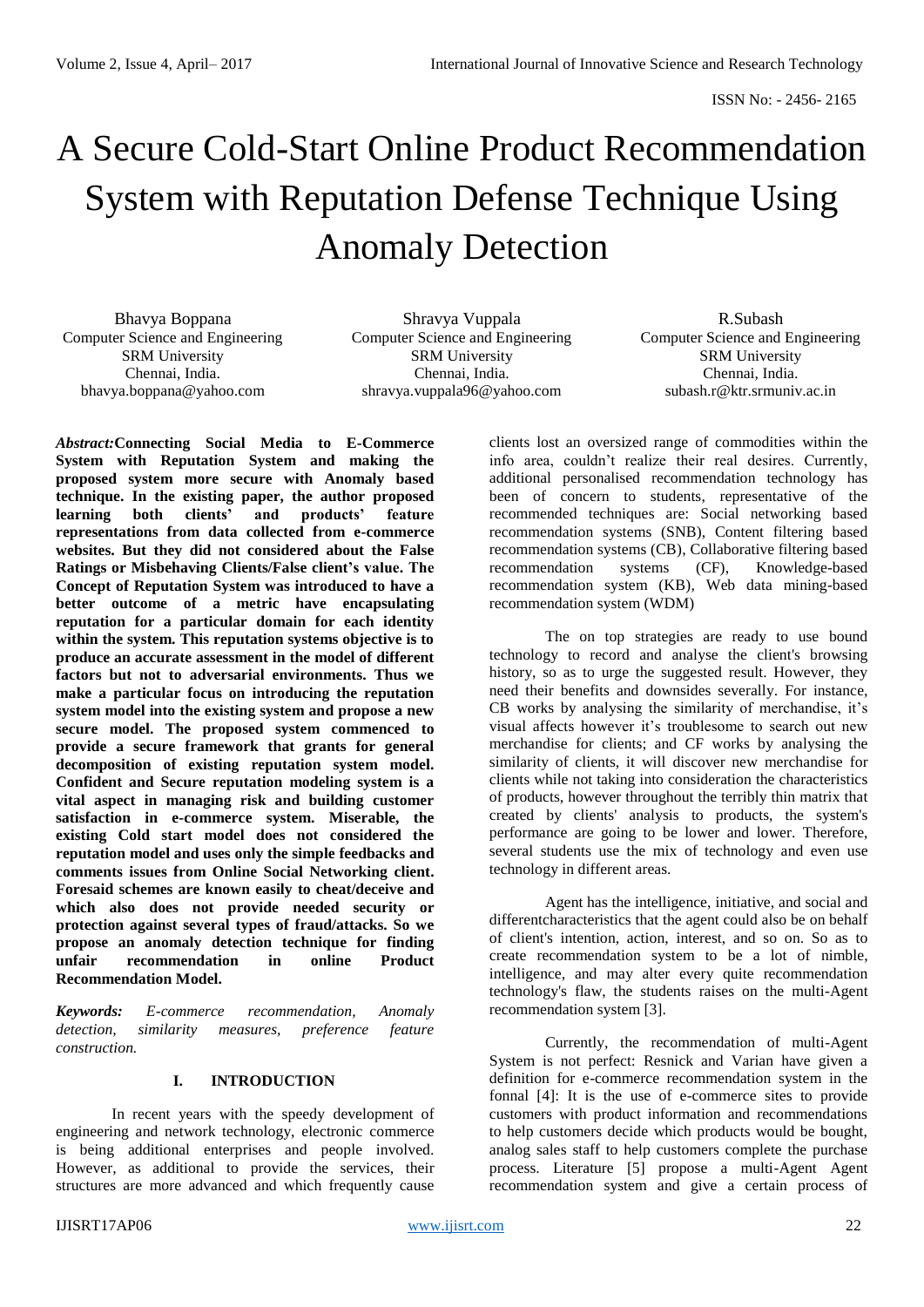ISSN No: - 2456- 2165

elaboration of the system simply, the insufficient is not giving the detailed analysis to each agent work flow; Literature [6] considered each Agent work flow, and has realized them simply, and researched on the muti-Agent recommendation system from the system's achievement; Based on multi-Agent system's research as well as above literature research, this article redesign Agent role, and detailed elaboration each Agent work flow and principle of work, research recommendation strategy Agent in emphatically and its recommendation technology [7].

The remainder of this paper is organized as in the following sections. We will describe the related works in Section 2. Section 3 will present the proposed e-commerce recommendation system based on anomaly detection information. In Section 4, we will analyse the proposed method and compare it with standard e-commerce recommendation methods. Finally, conclusion will be given in below Section .

# **II. PROPOSED WORK**

In this paper, wetend to study a remarkable complication of recommending merchandise from ecommerce websites to clients behavioural changes or behaviour anomaly who don't have historical buy records, i.e., in "cold-start" case. We have a tendency to known as this complication cross-site cold-start product recommendation.

In our complication setting here, only the clients' anomaly data is offered and it's a difficult task to rework the social networking data into latent client option which could be effectively used for product recommendation. To handle this difficult task, we have a tendency to propose to use the connectedclients across e-commerce internet sites (client who have social networking accounts and have built purchases on e-commerce internet sites) as a bridge to map clients' social networking choices to latent choice for product recommendation. Figure 1 explains the architecture of the proposed system.



Figure 1. Proposed System Architecture

We then develop a feature-based matrix resolution approach which might leverage the learnt clientembedding's for cold start merchandise recommendation. In specific, we tend to propose anomaly detection for both client' and merchandises' feature representations (called client embedding's and merchandiseembedding's, respectively) from details collected from e-commerce internet sites exploitation perennial neural networks and so apply a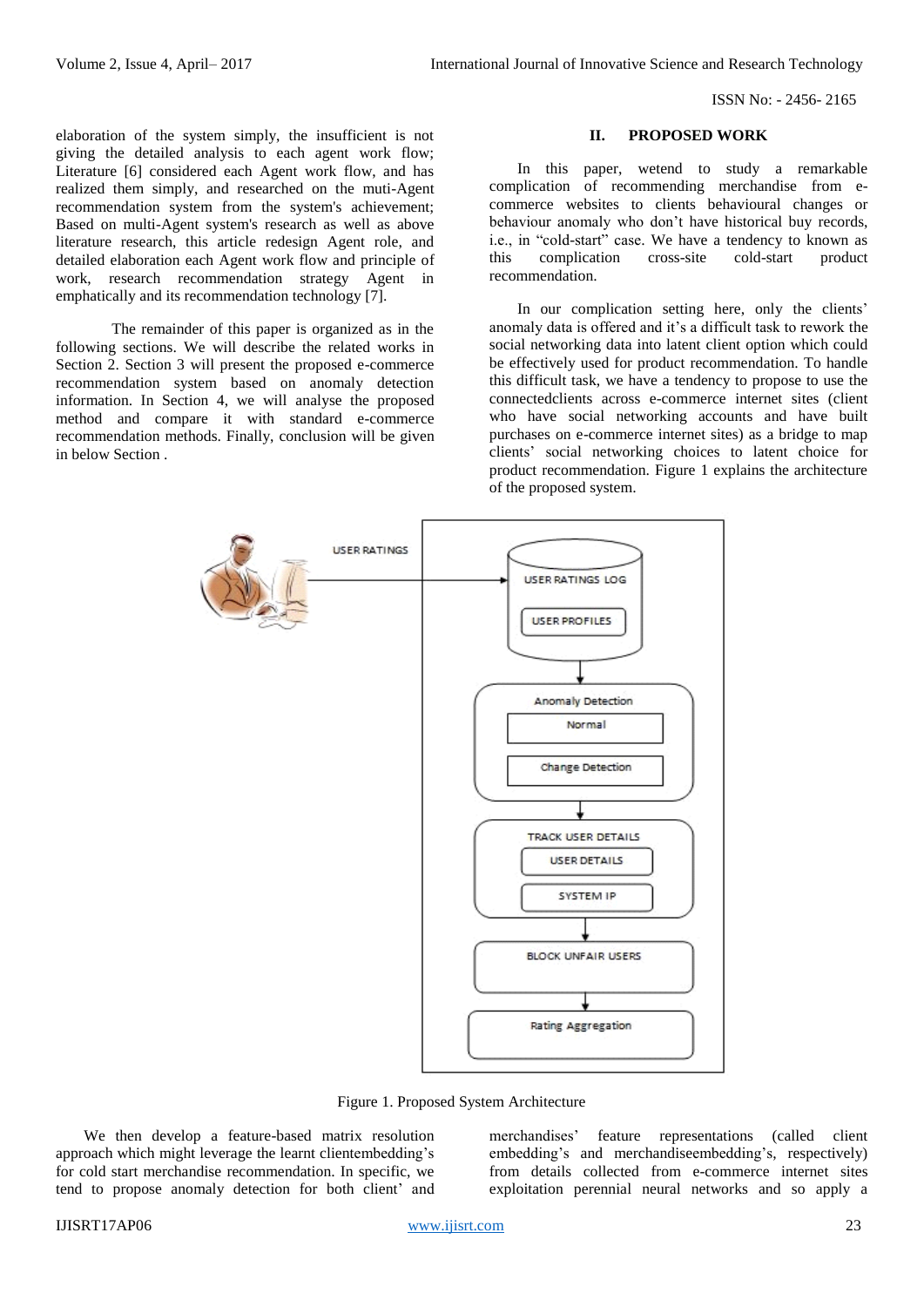changed gradient boosting trees technique to transform clients' behavioural features into clientembedding's. The following is the algorithm of proposed system.

# **Anomaly Detection algorithm**

## • **Training:**

Step 1: Select the number of options, n, for the entire system.

Step 2: Train with Username with multitudinous ratings for same merchandise.

Step 3: Train with IP address with multitudinous ratings for same merchandise.

Step 4: Perform feature choicespecific to every layer Step 5: Introduce the trained models sequentially such solely the connections labelled as traditionalare passed to the next layer.

## • **Testing:**

Step 6: Check the instance and label it either as censure or traditional.

Step 7: If the instance is labelled as censure, block it and pinpoint it as a censure delineate by the layer name at that it's spot. Else pass the sequence to the successive layer.

Step 8: Block the client for more unfair ratings

## *A. Collaborative filtering*

Collaborative Filtering (CF) could be a unremarkably used technique in recommendation systems. It will status items of interest to a target client from an oversized choice of accessible items. It is split into 2 broad classes: memorybased algorithms and model-based algorithms. The latter needs it slow to create a model however recommends online articles quickly, whereas the previous is time-eating however does not need pre-building time. The Collaborative Filtering (CF) approach is maybe the foremost acquainted, most generally implemented, and most matures of the recommendation proposal. Its core idea is to utilize a collective intelligence to collect answers from crowd behaviour and details. A classification of CF algorithms that split them into 3 broad classes: memory-based algorithms and model-based algorithms.

With all the fundamental feature of On-line Social Networking System modules is build up within the initial module, to prove and value our system attributes. Given an e-commerce internet site, with a set of its clients, a set of products and purchase record matrix, each entry of which is a binary value indicating whether has purchased product. Each client is associated with a set of purchased products with the purchase timestamps. Furthermore, a small subset of clients can be linked to their accounts (or other social network accounts).

#### *B. Calculating initialized probabilities*

In this module, we tend to use the known possibility and collaborative filtering to estimatethe "initialized" possibility,

by summation of several combinations and breaking those possibilities down into notable chances. It utilizes the feature public exhibition pairs of all the linked clients as coaching information. So as to prefigure a rating for a particular item for an energeticclient, we need to seek out all weights between the energeticclient and all other clients. Wethen tend to take all non-zero weights and have one another client "vote" on what they think the energeticclient ought to rate the item. Those with higher weights can matter a lot of within the voting method.

Once these votes square measure tallied, we've got a foreseen vote. Note that the voting relies on however faraway from a client's average they rate a picture show that is, we wish to mention how far off from the energeticclient's average the energeticclient will rate the item. Thus, with a correlation, the energeticclient agrees with however far off the other client voted on a specific item; and with an negative correlation statistics, the energeticclient disagrees (i.e. goes within the opposite direction) from the other client's vote.

A demographic profile (often shortened as "a demographic") of a client like age, interest, sex and education are often employed by ecommerce companies to provide the best personalized services. We tend to extract clients' demographic characteristics from their general profiles. Demographic attributes are shown to be very significant in marketing, particularly in product adoption for customers.

#### *C. Similarity measure*

In order to live similarity, we wish to seek out the correlation between 2clients. This provides a value from -1 to one that determines who identical 2clients are. A value of one implies that they each rate within the precisely the identical manner, whereas value of -1 implies that they rate things specifically contrast (i.e. 1 high, another is low or vice versa). There is a tendency of 2 similarity measurements we used. The primary was the Pearson correlation coefficient. It is the fundamental correlation algorithm for samples tailored for rating details. It tries to live how what proportion 2clients vary along from their traditional vote's i.e., the direction/magnitude of every pick out collation to their balloting average. If they vary within the same means on the items they evaluated in common, they'll get a positive correlation or other way, they'll get a negative correlation.

Another similarity measuring is called vector similarity. We are able to 2 two clients as vectors in *n* dimensional house, wherever*n* is the no of items in a database. Like any 2 vectors, we are able tocompare the angle in the middle them. If the 2 vectors typically point within the same direction, they gain positive similarity; if they point in contrast directions, they gain negative similarity. To simulate this we tend to simply take the circular function the angle between these 2 vectors, which provides us a value from -1 to one.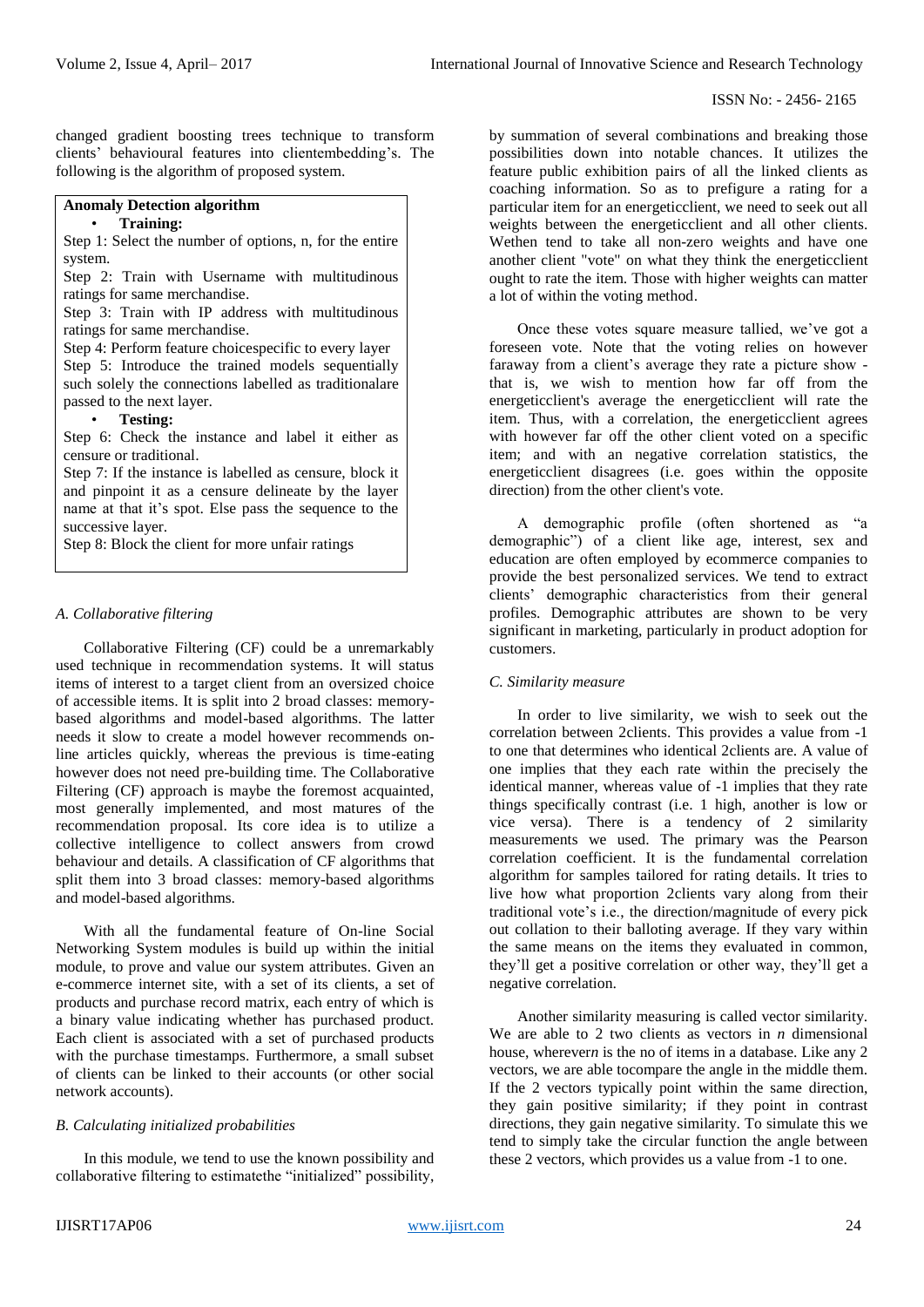### ISSN No: - 2456- 2165

Given a collection of symbol succession, a fixed-length vector illustration for every symbol are often learned in an latent space by put to use the context details among symbols, within which "similar" symbols are mapped to near positions. If we tend to treat each product ID as a word token, and turn the historical purchase records of a client into a time sealed sequence, we are able to use the constant strategies to learn product embedding's. In contrast matrix factorization, the order of historical purchases from a client are often naturally captured.

## *D. Product Recommendation*

We exploited a local host based mostly on e-commerce dataset that contains some client group action records. Every group action record consists of a client's ID, a product ID and therefore the purchase timestamp. We tend to 1st cluster group action records by client IDs so acquire an inventory of purchased merchandise for everyclient.

For our techniques, a very important element is the embedding models, which might be set to 2 straightforwardarchitectures, specifically CBOW and Skipgram. We tend to by trial and error compare the results of our technique ColdE exploitation these 2 architectures, and notice that the performance of exploitation Skip-gram is slightly worse than that of exploitation CBOW.

Our projected framework is very effective in addressing the cross-site cold-start product recommendation downside. We tend believe that our study can have profound impact on each analysis and business communities. We tend to formulate a unique drawback of recommending merchandise from associate e-commerce internet site to social networking clients in "cold-start" conditions. To the simplest of our data, it has been seldom studied before. We tend to propose to apply the use neural networks for learning correlativefeature representations for eachclients and merchandise from detailscollected from an e-commerce internet site. We tend to propose a modified gradient boosting trees technique to remodelclients' behavioural modification or anomaly attributes to latent feature illustration which might be simply incorporated for merchandise recommendation. We tend to propose and instantiate a feature-based matrix factorization approach by incorporating client and product options for cold-start product recommendation

## **III. EXPERIMENTAL ANALYSIS**

To evaluate the approach in different scenarios, we select two datasets of e-Commerce and micro blogging environments: Yelp dataset and movie lens. The MovieLens datasets with rich rating data are the ideal test pool for CF approaches [13]. After cleaning, there are 2112 clients and 4856 items associated with 551 descriptors. The rating sparsity is comparatively low (97.42%) such that averagely one client has rated about 166 items. Each content descriptor is associated with about 60.6 items in average.

Generally, for real recommender systems, the content dimension is usually "fixed" while the item dimension is "incremental". Take the Yelp.com (footnote) for instance, the taxonomies structure (for example, types of restaurant, types of cuisine, etc.) is not changed frequently and can be used to classify new-entered businesses. However, the population of clients and businesses are increasing every day. The Yelp dataset is used for evaluating our approach, in which, there is over 45k clients and 11k items, categorized to 570 descriptors. The rating sparsity is 99.96%, and averagely a client only rated 5 items. In contrast, the content information is rich, as for each descriptor there are about 74.4 relevant items.

The experiment results of the dataset are collected in Table I. As we know that the ratings of Yelp dataset is very sparse (99.96%), such that the standard CF only completes 50.5% predictions. Comparing the metric of coverage, the sparsity problem also ruin the results of content based approaches (Tree Sim, Semantic, Crisp), especially for Crisp, only 8.3% is predictable. Generally, Tree Sim, Semantic have higher coverage than CF, maybe because neighbourclients are more easily found resorting to their preference on content information (with lower dimension) than resorting to their ratings on items (with higher dimension).



Figure 2. Precision for different length of recommendation list



Figure 3. Recall for different length of recommendation list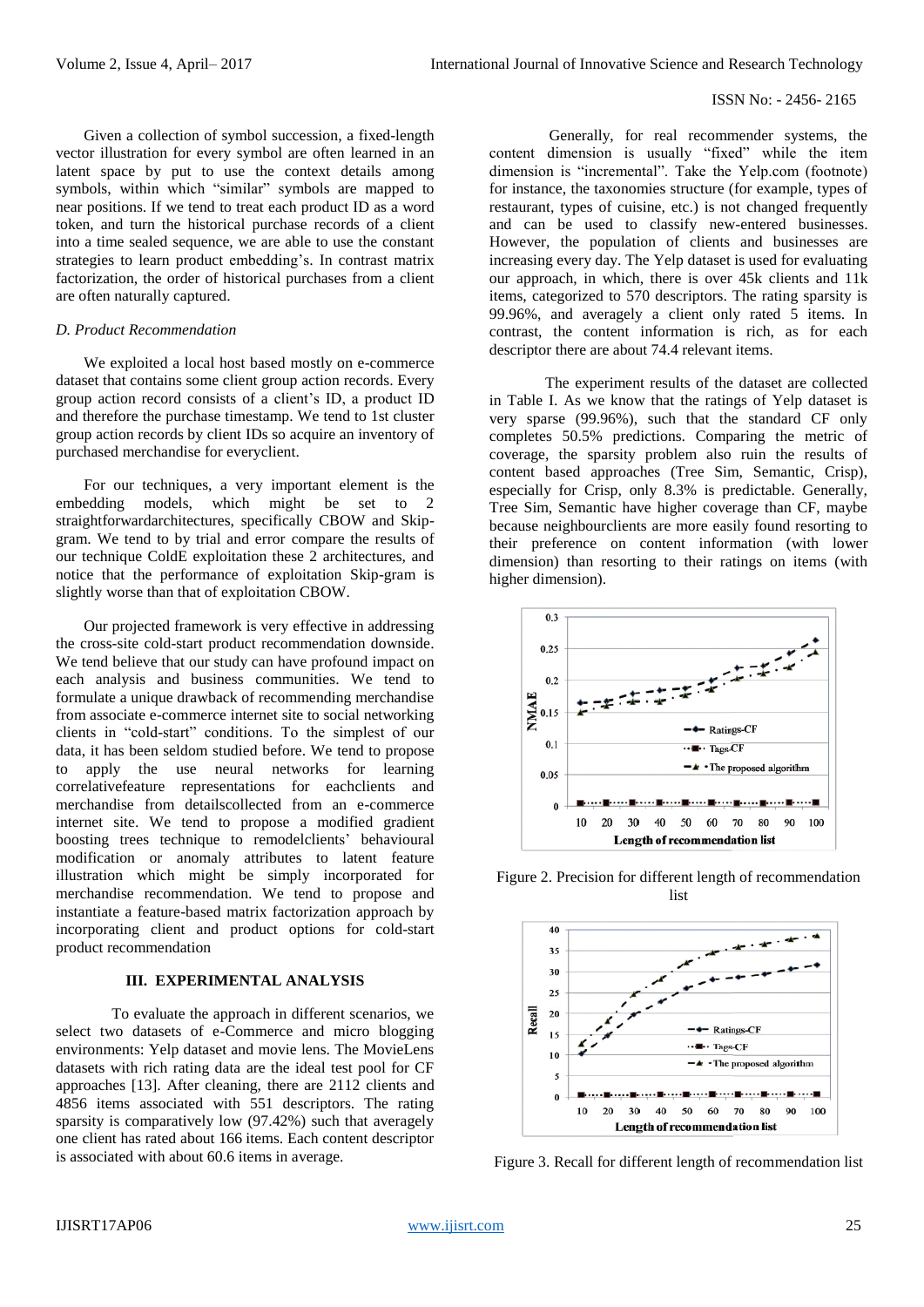ISSN No: - 2456- 2165

## **REFERENCES**

[1] J. Wang and Y. Zhang, "Opportunity model for E-commerce recommendation: Right product; right time," in Proc. 36th International. ACM SIGIR Conference Research Development Information Retrieval, 14/10/2013, pp. 303– 312.

[2] Michael Giering, "Retail sales prediction and item recommendations victimisation customer demographics at store level," SIGKDD ExplorationsNewsletter, vol. 10, no. 2, pp. 84-89, Dec. 2008.

[3] G. Linden, Brent Smith, and Jeremy York, "Amazon.com recommendations: Item-to-item collaborative filtering," IEEE web Computing, vol. 7, no. 1, pp. 76–80, Feb. 2003.

[4] Valarie A. Zeithaml, "The new demographics and market fragmentation," Journal of Mark., vol. 49, pp. 64–75, Summer. 1985.

[5] W. Xin Zhao, Y. Guo, Y. He, H. Jiang, Y. Wu, and X. Li, "We know what you would like to buy: A demographic-based system for product recommendation on microblogs," in Proc. twentiethACM SIGKDD Int. Conf. Knowl. Discovery Data Mining, Oct. 7, 2014, pp. 1935– 1944.

[6] J. Wang, W. Xin Zhao, Y. He, and X. Li, "Leveraging product adopter information from on-line reviews for product recommendation," in Proc. 9th Int. AAAI Conference Web Social Media, April, 2015, pp. 464– 472.

[7] Y. Seroussi, F. Bohnert, and I. Zukerman, "Personalised rating prediction for new clients using latent factor models," in Proc. 22nd ACM Conference Hypertext Hypermedia, 2011, pp. 47–56.

[8] Tomas. Mikolov, I. Sutskever, K. Chen, Greg Corrado, and J. Dean, "Distributed representations of words and phrases and their compositionality," in Proc. Adv. Neural Inf. Process. Sys. Dec. 2013, pp. 3111–3119.

[9] Quoc. Le and T. Mikolov, "Distributed representations of sentences and documents," CoRR, vol. abs/1405.4053, 2014.

[10] J. Lin, K. Sugiyama, M. Kan, and T. Chua, "Addressing cold-start in app recommendation: Latent client models constructed from twitter followers," in Proc. 36th Annu. Int. ACM SIGIR Conference Research Development Information Retrieval, Aug 2013, pp. 283–292.

[11] T. Mikolov, K. Chen, G. Corrado, and J. Dean, "Efficient estimation of word representations in vector space," CoRR, vol. abs/ 1301.378, 2013.

Comparing to these neighbourhood-based approaches, it performs the best result in terms of coverage: about 88.8% test data has been successful predicted. According to these comparisons, it can significantly alleviate the sparsity problem by directly matching client preferences and item content information in the sparse environment. In terms of ranking accuracy, represented by nDCG with  $p = 10$  as default, CF (0.935), TreeSim (0.94) and Semantic (0.936) perform closely. The best performance is still achieved by FCM with 0.987. It indicates that though FCM does not generate crisp ratings it can rank the items accurately by using the fuzzy Topsis ranking method.

The ratings of Movie Lens is very dense, we can dilute the rating data to test the performance of each approach under different levels of sparsity. It should be mentioned that even after nine times of dilution, the sparsity of Movie lens (99.57%) is still lower than the sparsity of Yelp dataset (99.96%). First, Fig.5a demonstrates the trend of coverage of each approach with increasingly scarcity level. In overall, recommendation coverage is decreasing with the increase of rating sparsity. Particularly, for Crisp approach, the coverage decreases sharply 7 that only 12% at final. TreeSim and CF also reduce quickly when the data become sparse. Even at the last round, they can predict over 80%. In particular, for the sparsest test set (sparsity is 99.6%), only 12% is comparable (determined by the worst approach: Crisp) so that this test set is ignored for comparing nDCG as there are insufficient test data..

The proposed recommendation approach archives a better performance in terms of both recommendation coverage and accuracy compared to standard CF and the latest tree matching-based approach. Two variants of proposed approach are also evaluated as comparison and the results show the importance of social network and micro blogging data for the e-commerce recommendation system.

# **IV. CONCLUSION**

Recommender systems are widely applied in ecommerce websites to help customers in finding the items they want. While the challenging research problems remain. However due to the consumer's individual differences and the context of the costumer tasks, different costumers are not possible to understand all the same. Meanwhile, the details sparsity reduces the accuracy of the recommendation system. In this paper, we research on E-Commerce recommendation and propose with collaborative preferences extension point of view. We use the preference feature construction. Then we make a collaborative preference. At last, we proposed a method for collaborative preferences extension based E-Commerce clustering recommendation. We measure the method in the large-scale anomaly detection information. It is used in each category of corpora, and the evaluation to each candidate word is acquired. Experiments and analysis are given to show that the proposed method is effective. The future work can attempt to enhance the potency with additional personalised recommendation system.